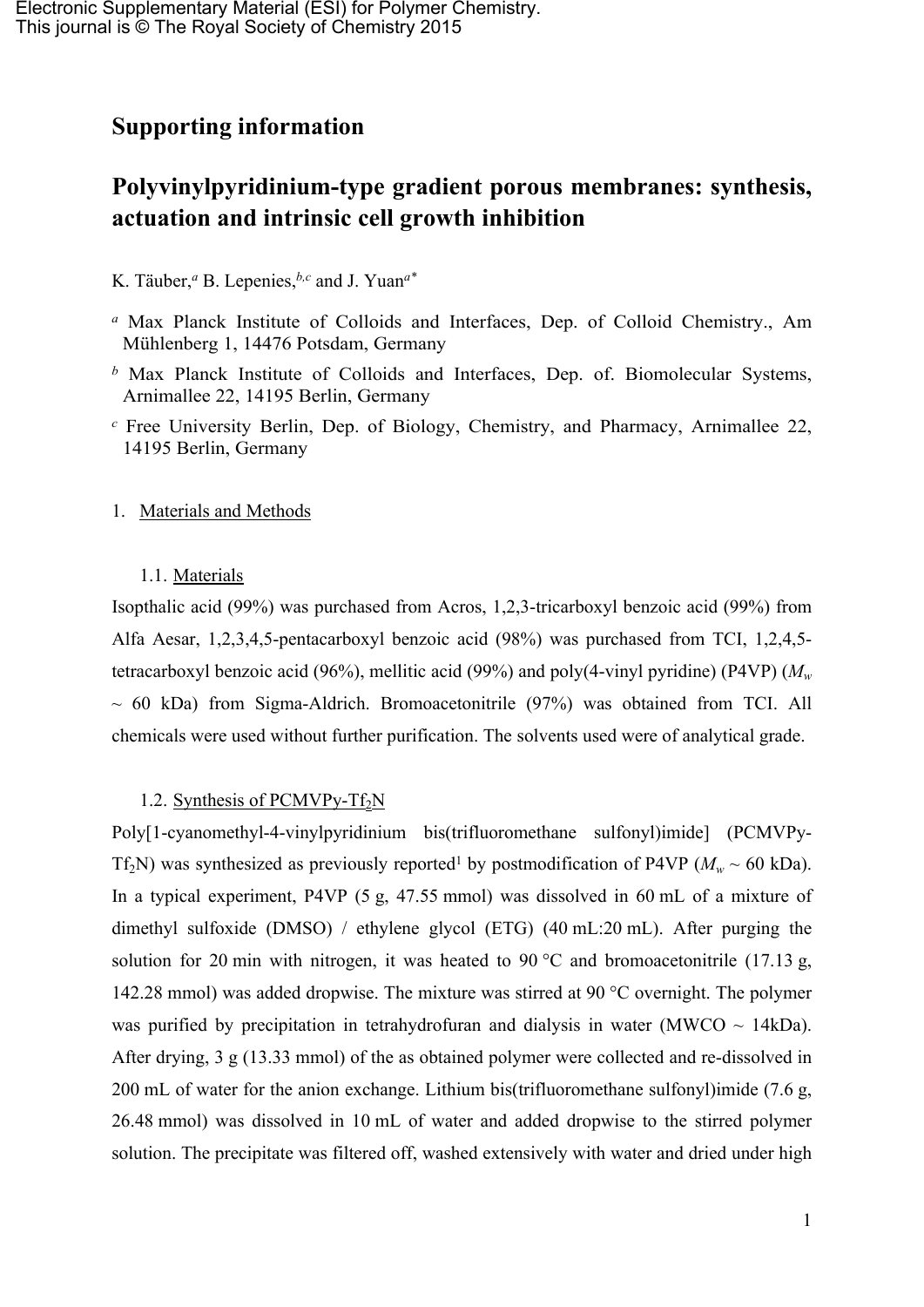vacuum at  $80^{\circ}$ C. 4.621 g (10.86 mmol, 81.5 %) of PCMVPy-Tf<sub>2</sub>N was collected. The chemical structure was confirmed by <sup>1</sup>H-NMR (Fig. S1).



**Figure S1**: <sup>1</sup>H-NMR spectrum of PCMVPy-Tf2N in acetone-*d6*.

#### 1.3. Membrane fabrication

PCMVPy-Tf<sub>2</sub>N (106.33 mg, 0.25 mmol) and the according acid (0.25 mmol of -COOH units) were dissolved in DMSO and stirred for 2 h until dissolved at the molecular level. The black solution was then dripped onto a glass plate and the solvent was evaporated at 80 °C in an oven. The resulting non-porous dry polymer film was subsequently immersed into aqueous ammonia (0.2 wt%) overnight for pore formation and electrostatic complexation. The membrane was detached easily from the glass plate and washed several times with water.



**Scheme S1.** Schematic preparation of a PCMVPyTf<sub>2</sub>N-PAA membrane actuator.

#### 1.4. Cell toxicity assay

Cell viability tests were done using the Chinese hamster ovary (CHO) cell line and a murine fibrosarcoma cell line (L929). The cells were incubated in an incubator at 37 °C, 95% relative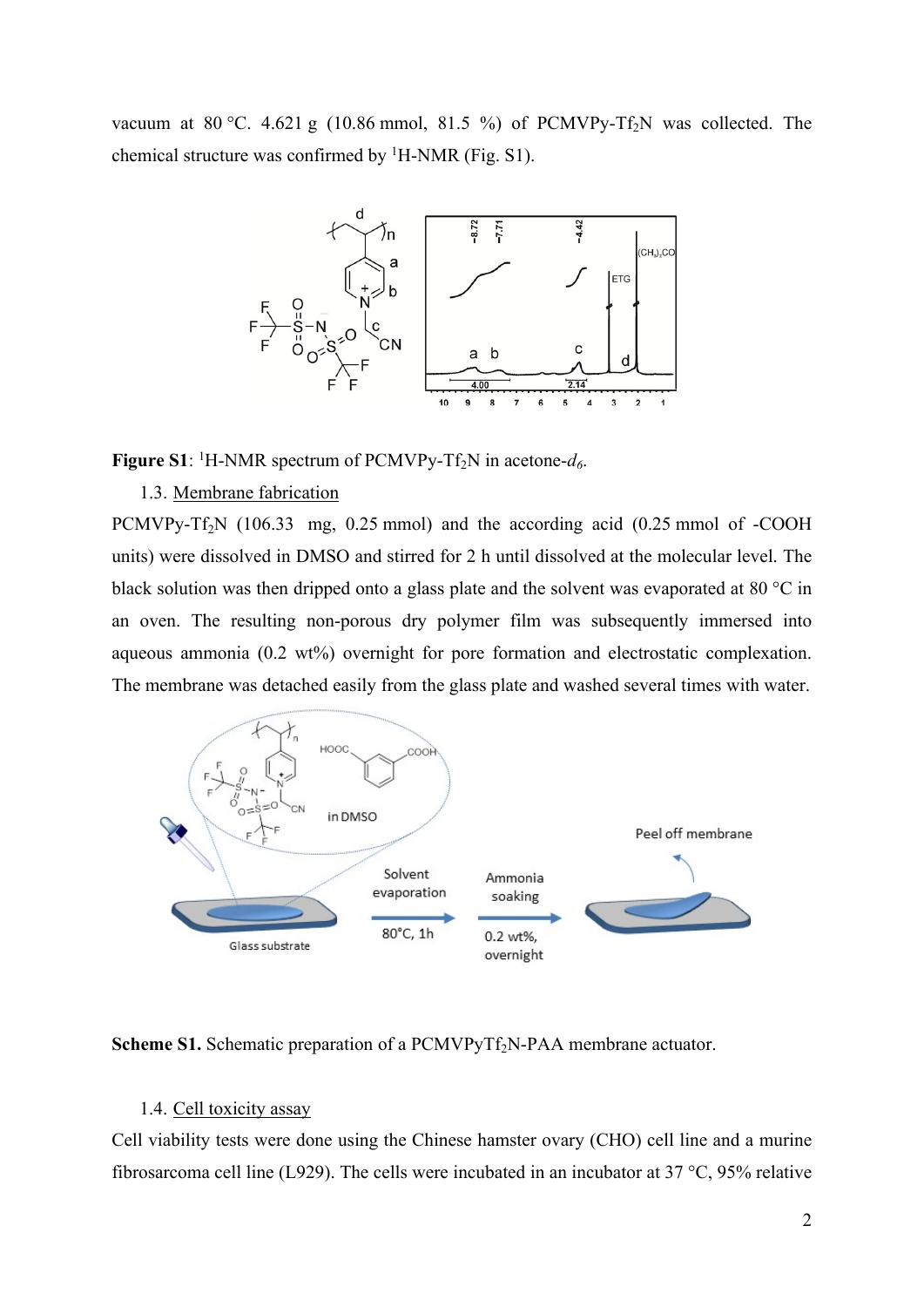humidity and at a  $CO<sub>2</sub>$  level of 5%. A CellTiter 96 AQueous One Solution Cell Proliferation Assay (Promega, Madison, WI) was performed according to the manufacturer's instructions. The optimal cell number was determined as of  $2.5x10^4$  cells/well. 100  $\mu$ L of the respective cells where incubated on the previously prepared membranes (see above) in 96 well plates for 15 h. Subsequently, 20 µL of the tetrazolium compound was added and incubated for another 30 min. To clear the medium from debris, 100 µL supernatant were carefully collected into a cone shaped 96 well plate, pelleted at 2000 g for 10 min and transferred into a 96 well polystyrene clear plate (Corning Life Sciences, Amsterdam). The absorption at 490 nm was measured using an Infinite 200 PRO Tecan Plate reader (Männedorf, Switzerland).

#### 1.5. Characterization methods

Scanning electron microscopy (SEM) was performed with a GEMINI LEO 1550 microscope at 3 kV. Samples were sputtered with a thin layer of gold beforehand. The averaged pore sizes of the membranes were determined on the basis of SEM images using the software ImageJ. EDX experiments were performed on a field emission SEM Type Jeol JSM-7500F at 15 kV. In order to determine the relative sulfur content in the cross-section of the membranes, EDX measurements were performed at 5 different points on the cross-section. Membranes were sputtered with a thin layer of gold beforehand. Attenuated total reflection Fourier transformed infra-red (ATR-FTIR) spectra were recorded on a Nicolet<sup>TM</sup>iS5 instrument from Thermo Scientific. The samples were measured in the solid state. Combustion elemental analysis was done with a varioMicrocube apparatus from elementar. <sup>1</sup>H-nuclear magnetic resonance (NMR) spectra were recorded at room temperature on a Bruker DPX-400 spectrometer at 400 MHz. Deuterated acetone was used as the solvent.

## 2. Additional data

#### 2.1. FTIR measurements of the water in which the membranes were stored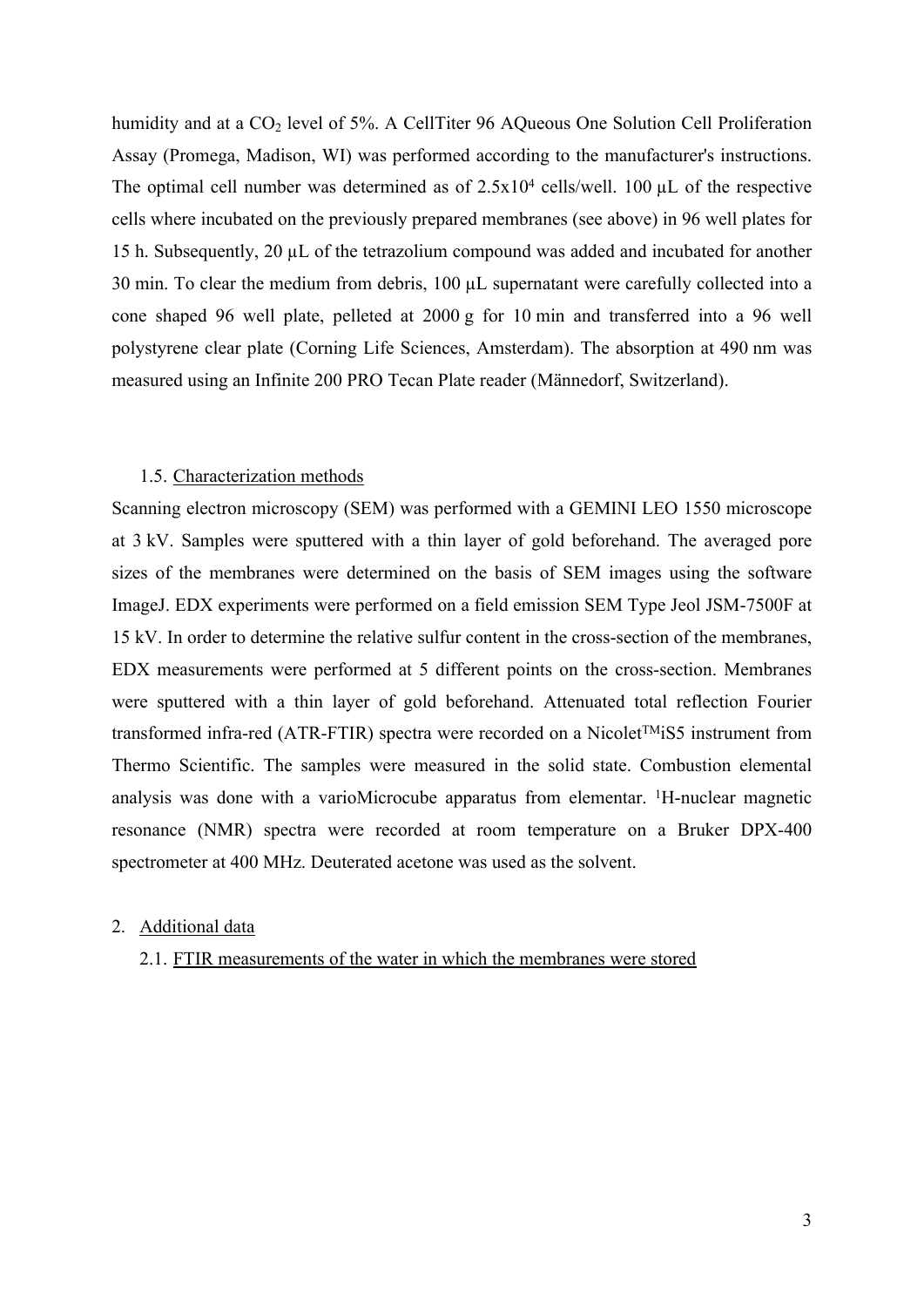

**Figure S2**: ATR-FTIR spectra of 1) PCMVPy-Tf<sub>2</sub>N membrane with acid 2. 2-4) membrane storing water of PCMVPy-Tf<sub>2</sub>N membrane with 2) acid 5 after storing for 2 month. 3) acid 2 after storing for 3 month. 4)acid **2** after storing for 2 month. For 2-4) the background was taken with MilliQ water.

### 2.2. Bending angle determination

In order to determine the bending angle  $\alpha$  of the dry membranes, a circle was placed into the loop and  $\alpha$  (unit in rad) was determined from the center of this circle (Figure S3).



**Figure S3**: Determination of the bending angle by placing a circle into the membrane's loop and taking the angle from its center.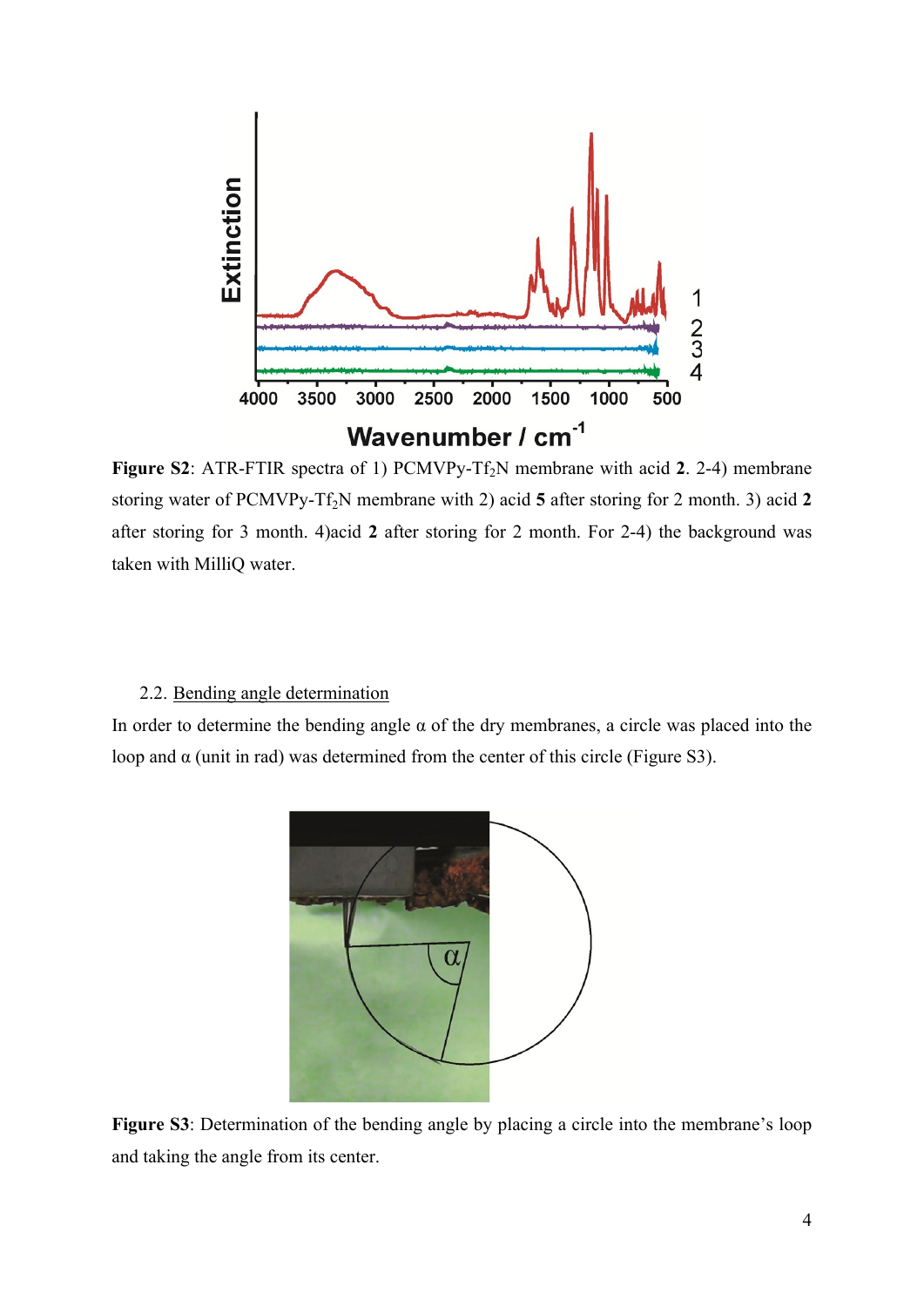**Table S1:** Comparison of the **pore sizes in nm** of membranes from the imidazolium and pyridinium based PIL. The data from polyvinylimidazolium-type membranes are obtained from ref. 22.



Equation S1:

$$
F = \frac{Q_1 Q_2}{4\pi\epsilon_0 \epsilon r^2} \tag{S1}
$$

Relationship between the electrostatic attraction  $F$  and the dielectric constant  $\epsilon$  of the surrounding medium.



**Figure S4**: Left: Membrane in water at 22 °C (left) and at 60 °C (right).